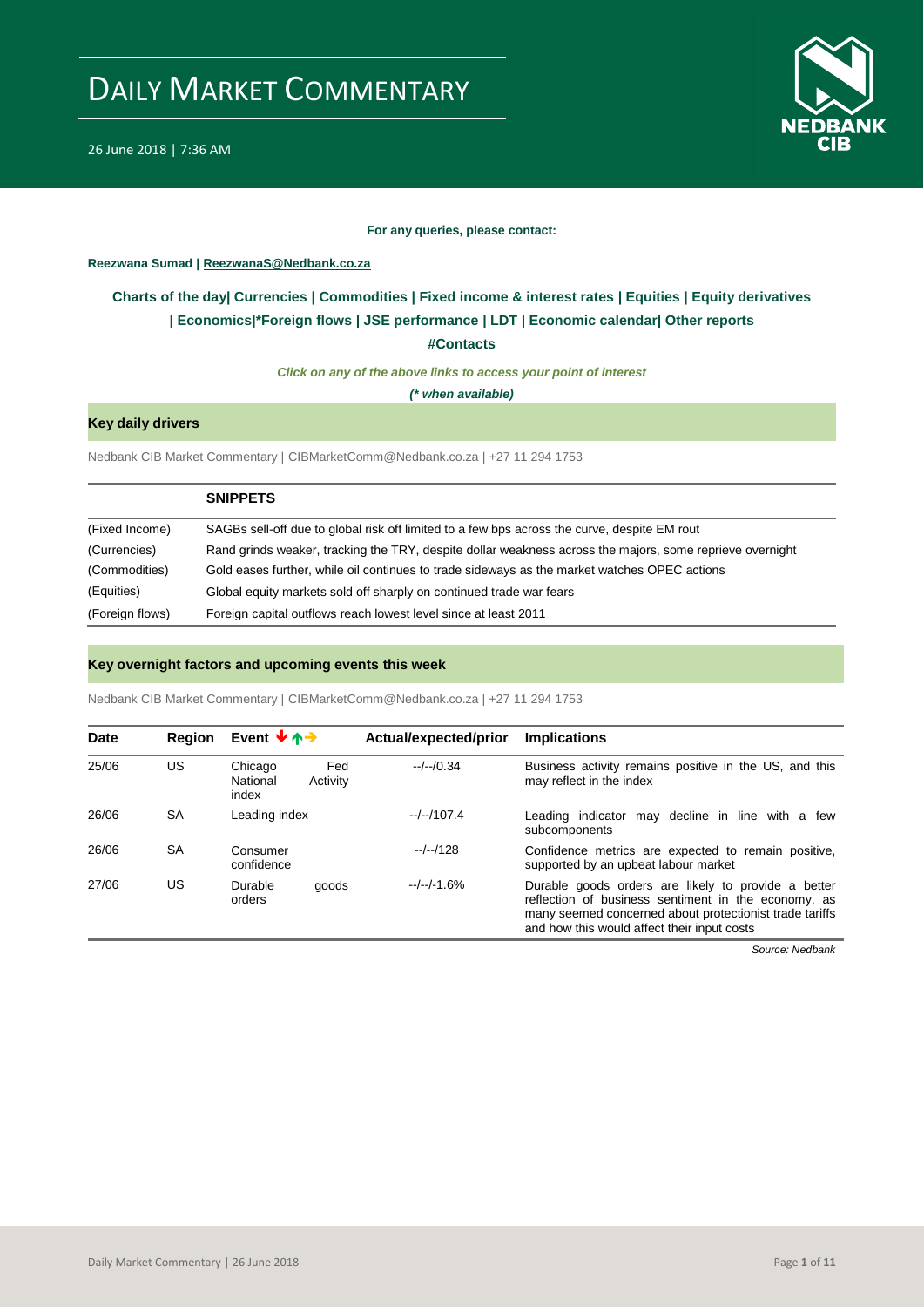

# <span id="page-1-0"></span>**Fixed income and interest rates [back to top](#page-0-0) back to top**

Bond flow sales |+2711 535 4021 | Corporate Money Markets | +2711 535 4007 | Business Bank Money Markets | +2711 535 4006

|                                 |            | Δ              | Δ                | Δ          | Δ         |                  |
|---------------------------------|------------|----------------|------------------|------------|-----------|------------------|
| <b>Bonds</b>                    | Last price | 1 <sub>d</sub> | <b>MTD</b>       | <b>YTD</b> | 12Month   | <b>MTD</b> trend |
|                                 | %          |                |                  |            |           |                  |
|                                 |            | bps            | bps              | bps        | bps       |                  |
| R204-0.5 yrs                    | 6.80       | $-0.05$        | 4.85             | $-26.05$   | $-61.45$  | ⇑                |
| R208-2.8 yrs                    | 7.87       | 0.15           | 21.55            | 31.05      | 33.75     | ↟                |
| R186-8.5 yrs                    | 8.90       | 0.00           | 32.50            | 30.70      | 39.40     | ↟                |
| R2048-29.7 yrs                  | 9.73       | $-0.00$        | 27.90            | 1.30       | 13.20     | ↟                |
| <b>US 10 yr</b>                 | 2.89       | 0.55           | 2.72             | 48.03      | 74.88     | ⇑                |
| <b>UK 10 yr</b>                 | 1.29       | $-2.50$        | 6.40             | 10.40      | 26.30     | ↑                |
| German 10 yr                    | 0.33       | $-1.00$        | $-1.40$          | $-10.00$   | 7.20      | ⇓                |
| Japan 10 yr                     | 0.04       | 0.20           | $-0.30$          | $-1.10$    | $-1.70$   | ⊕                |
|                                 |            | $\Lambda$      | $\Delta$         | Δ          | Δ         | <b>MTD</b> trend |
| <b>Money Market</b>             | Last price | 1 <sub>d</sub> | <b>MTD</b>       | <b>YTD</b> | 12Month   |                  |
|                                 | %          | bps            | bps              | bps        | bps       |                  |
| SA reporate                     | 6.50       | 0.00           | 0.00             | $-25.00$   | $-50.00$  |                  |
| SA prime rate                   | 10.00      | 0.00           | 0.00             | $-25.00$   | $-50.00$  | ⇛                |
| SA CPI (MTD = previous month)   | 4.40       |                | $-10.00$         | $-30.00$   | $-100.00$ | ⇓                |
| SA 3m JIBAR                     | 6.94       | 0.90           | 3.40             | $-21.60$   | $-38.30$  | ↟                |
| SA3m NCD                        | 6.90       | $-5.00$        | $-1.25$          | $-25.00$   | $-42.50$  | ⇓                |
| SA6m NCD                        | 7.45       | 5.00           | 2.50             | $-15.00$   | $-35.00$  | ↟                |
| SA12m NCD                       | 8.10       | 2.50           | 16.25            | 20.00      | $-5.00$   | ↑                |
| US 3m LIBOR                     | 2.34       | $-0.19$        | 1.58             | 64.27      | 104.37    | ⇑                |
| UK3mLIBOR                       | 0.66       | 0.48           | 5.25             | 14.29      | 36.10     | ↟                |
| Japan 3m LIBOR                  | $-0.04$    | 0.75           | $-2.50$          | $-1.90$    | $-3.85$   | ⇓                |
| Source: Bloomberg & Nedbank CIB | Time       |                | 2018/06/26 07:31 |            |           |                  |

| <b>FRAs and Swaps</b>            | Last price | Δ<br>1 <sub>d</sub> | Δ<br><b>MTD</b> | Δ<br><b>YTD</b> | Δ<br>12Month | <b>MTD</b> trend |
|----------------------------------|------------|---------------------|-----------------|-----------------|--------------|------------------|
|                                  | %          | bps                 | bps             | bps             | bps          |                  |
| 3X6 FRA                          | 7.02       | $-2.00$             | 10.00           | 13.00           | $-13.00$     | ⇑                |
| 6X9 FRA                          | 6.86       | 0.00                | 4.00            | 3.00            | 4.00         | ⇑                |
| 9X12 FRA                         | 7.24       | 0.00                | 22.00           | 45.00           | 36.00        | ⇑                |
| 18X21 FRA                        | 7.54       | 0.00                | 28.00           | 56.00           | 63.00        | ⋔                |
| SA 2yr Swap                      | 7.28       | $-2.00$             | 19.30           | 34.32           | 27.50        | ↟                |
| SA 3yr Swap                      | 7.46       | $-2.00$             | 23.30           | 40.50           | 40.00        | ⋔                |
| SA 5yr Swap                      | 7.78       | 0.00                | 28.00           | 45.00           | 51.00        | ⇑                |
| SA10yr Swap                      | 8.31       | 0.50                | 33.50           | 38.00           | 52.00        | ⋔                |
| SA15yr Swap                      | 8.58       | 0.50                | 34.50           | 42.00           | 58.25        | ⇑                |
|                                  |            |                     |                 |                 |              |                  |
|                                  |            | Δ                   | $\Delta$        | $\Delta$        | Δ            | <b>MTD</b> trend |
| <b>Spreads</b>                   | Last price | 1 <sub>d</sub>      | <b>MTD</b>      | <b>YTD</b>      | 12Month      |                  |
|                                  | %          | bps                 | bps             | bps             | bps          |                  |
| 2v10v                            | $-1.03$    | $-2.50$             | $-14.20$        | $-3.68$         | $-24.50$     | ₽                |
| 3v10v                            | $-0.85$    | $-2.50$             | $-10.20$        | 2.50            | $-12.00$     | ⇓                |
| R186-R204                        | 2.09       | 0.05                | 27.65           | 56.75           | 100.85       | ⇑                |
| R2048-R186                       | 0.83       | $-0.00$             | $-4.60$         | $-29.40$        | $-26.20$     | ⇓                |
| 5y-R186                          | $-1.12$    | 0.00                | $-4.50$         | 14.30           | 11.60        | ⇓                |
| 10y-R186                         | $-0.59$    | 0.50                | 1.00            | 7.30            | 12.60        | ↟                |
| 15y-R186                         | $-0.32$    | 0.50                | 2.00            | 11.30           | 18.85        | ⇑                |
| SA 5yr CDS spread - basis points | 212.02     | 8.48                | 39.17           | 55.07           | 21.87        | ⇑                |

#### **US 10 year yield**

#### **SA 10 year yield**



*Source: Bloomberg, Nedbank*

*Source: Bloomberg, Nedbank*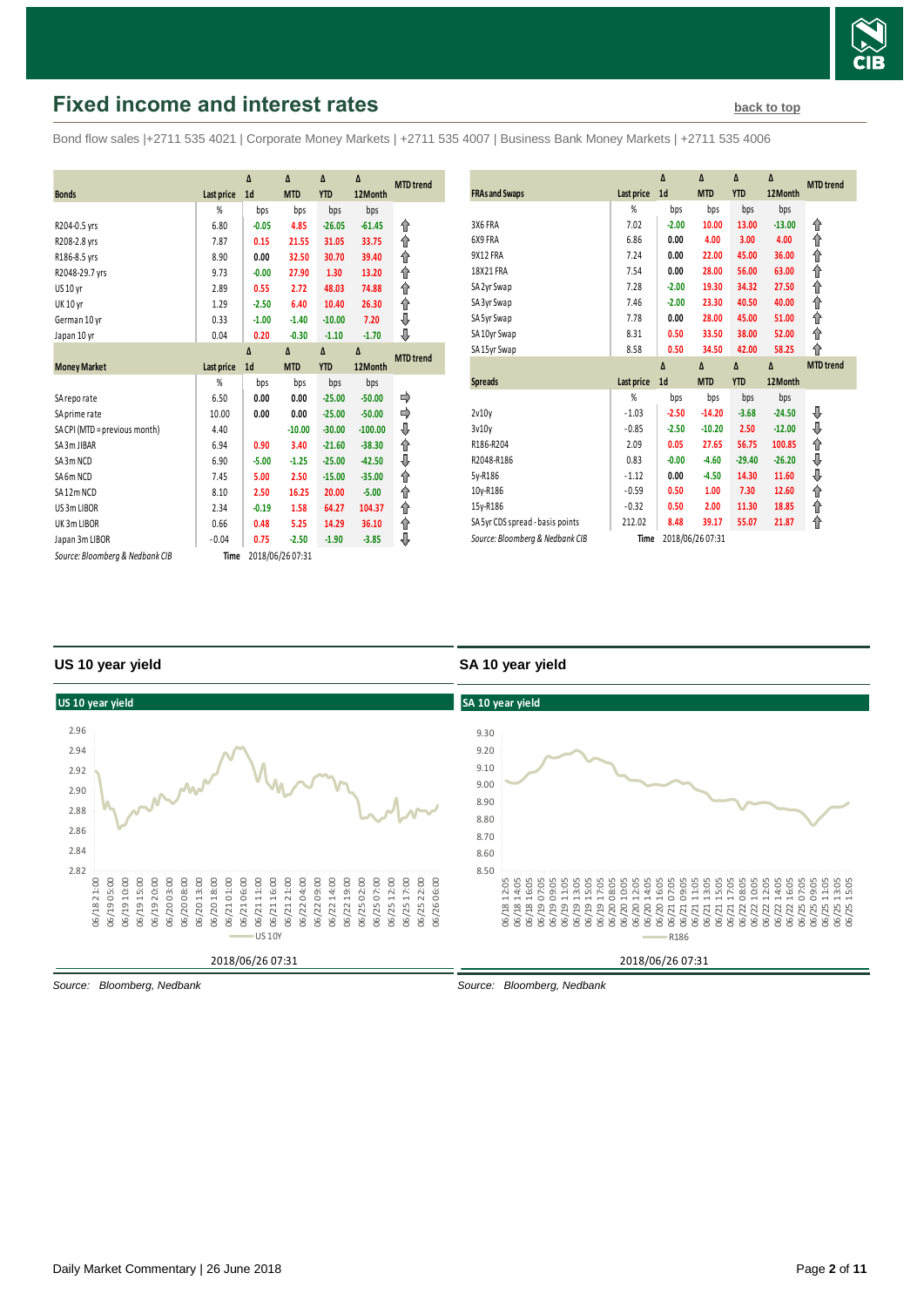## <span id="page-2-0"></span>**Currencies [back to top](#page-0-0)**

Business Banking FX | +27 11 535 4003 | Corporate FX | +2711 535 4002 | Institutional FX | +2711 535 4005

- The rand started the week looking quite good but that soon changed as we tracked the TRY blow for blow through the day
- TRY started the day looking good after the elections in the mid 4.50"s but gradually returned to the pre elections levels around the 4.70 area and the Rand basically tracked this move gradually shifting weaker from a mid-13.40 open to weaken towards the early 13.60 area touching 13.6325 in early NYK , late local session. Through the New York session the focus returned back to the dollar which lost more ground across the board on continued trade war fears with the EUR trading back above the 1.1700 level. This helped the rand recover somewhat and this morning we are looking slightly better around the 12.52/54 area.
- Not much on the horizon for today so focus will no doubt remain on the trade situation although there seems to be some rumblings in German political circles over migration which could put some pressure on the EUR and will be worth keeping an eye on. A few central bank speakers from ECB, BOE and the Fed through the day thrown in with local non-farm payrolls then US consumer confidence and Richmond Fed manufacturing later this afternoon.
- Hard to say where the rand is going to take its lead from today but TRY seems to have stabilised just under the 4.70 level for now so maybe today could be better to keep an eye on general dollar movements.

| <b>Majors</b>                   | <b>Last price</b> | $% \Delta$<br>$-1d$ | $% \Delta$<br><b>MTD</b> | $% \Delta$<br><b>YTD</b> | $\%$ $\Delta$<br>12Month | <b>MTD</b> trend | <b>USD trend</b> |
|---------------------------------|-------------------|---------------------|--------------------------|--------------------------|--------------------------|------------------|------------------|
| GBPUSD                          | 1.33              | 0.16                | $-0.05$                  | $-1.67$                  | 4.43                     | ⊕                | USD strength     |
| <b>EURUSD</b>                   | 1.17              | 0.20                | 0.38                     | $-2.42$                  | 4.71                     | ⇑                | USD weakness     |
| <b>USDJPY</b>                   | 109.56            | 0.01                | 0.75                     | 2.86                     | $-1.94$                  | ↟                | USD strength     |
| <b>USDAUD</b>                   | 1.35              | $-0.19$             | 2.03                     | 5.31                     | 2.35                     | ⇑                | USD strength     |
|                                 |                   | $%$ $\Delta$        | $%$ $\Delta$             | $% \Delta$               | $%$ $\Delta$             | <b>MTD</b> trend | <b>ZAR trend</b> |
| <b>Rand crosses</b>             | Last price        | $-1d$               | <b>MTD</b>               | <b>YTD</b>               | 12Month                  |                  |                  |
| <b>USDZAR</b>                   | 13.51             | $-0.82$             | 6.14                     | 8.36                     | 4.87                     | ↟                | ZAR weakness     |
| GBPZAR                          | 17.95             | $-0.66$             | 6.09                     | 6.86                     | 8.91                     | ⇑                | ZAR weakness     |
| <b>EURZAR</b>                   | 15.83             | $-0.62$             | 6.50                     | 6.16                     | 9.15                     | ⇑                | ZAR weakness     |
| <b>AUDZAR</b>                   | 10.02             | $-0.63$             | 4.21                     | 3.52                     | 2.64                     | ↟                | ZAR weakness     |
| ZARJPY                          | 8.11              | 0.82                | $-5.73$                  | $-11.35$                 | $-7.16$                  | ⇩                | ZAR weakness     |
|                                 |                   | $% \Delta$          | $% \Delta$               | $% \Delta$               | $%$ $\Delta$             | <b>MTD</b> trend |                  |
| <b>African FX</b>               | Last price        | $-1d$               | <b>MTD</b>               | <b>YTD</b>               | 12Month                  |                  | <b>ZAR trend</b> |
| ZARMWK (Malawian kwacha)        | 53.71             | 0.79                | $-6.54$                  | $-9.10$                  | $-5.08$                  | ⊕                | ZAR weakness     |
| ZARBWP (Botswana pula)          | 0.77              | 0.80                | $-3.02$                  | $-3.59$                  | $-3.75$                  | ⊕                | ZAR weakness     |
| ZARKES (Kenyan shilling)        | 7.47              | 0.81                | $-7.07$                  | $-11.68$                 | $-8.09$                  | ⇓                | ZAR weakness     |
| ZARMUR (Mauritian rupee)        | 2.57              | $-0.16$             | $-6.91$                  | $-6.13$                  | $-5.16$                  | ⇓                | ZAR weakness     |
| ZARNGN (Nigerian naira)         | 26.61             | 0.81                | $-6.92$                  | $-9.21$                  | 7.83                     | ⇓                | ZAR weakness     |
| ZARGHS (Ghanian cedi)           | 0.36              | 0.81                | $-3.59$                  | $-2.55$                  | 4.55                     | ⇩                | ZAR weakness     |
| ZARZMW (Zambian kwacha)         | 0.73              | $-1.10$             | $-10.85$                 | $-10.18$                 | 1.08                     | ⇩                | ZAR weakness     |
| ZARMZN (Mozambican metical)     | 4.40              | 0.81                | $-6.91$                  | $-7.50$                  | $-5.98$                  | ⇩                | ZAR weakness     |
| Source: Bloomberg & Nedbank CIB | Time              |                     | 2018/06/26 07:31         |                          |                          |                  |                  |

Todays expected range 13.3500-13.6500

*\*Please note that the sign on the % change reflects the change on the headline number. The narrative indicates the trend direction over the month. For trade in any of these currencies, contact our FX dealing desks*



#### **USDZAR**

#### **EUR/USD**



*Source: Bloomberg, Nedbank*

*Source: Bloomberg, Nedbank*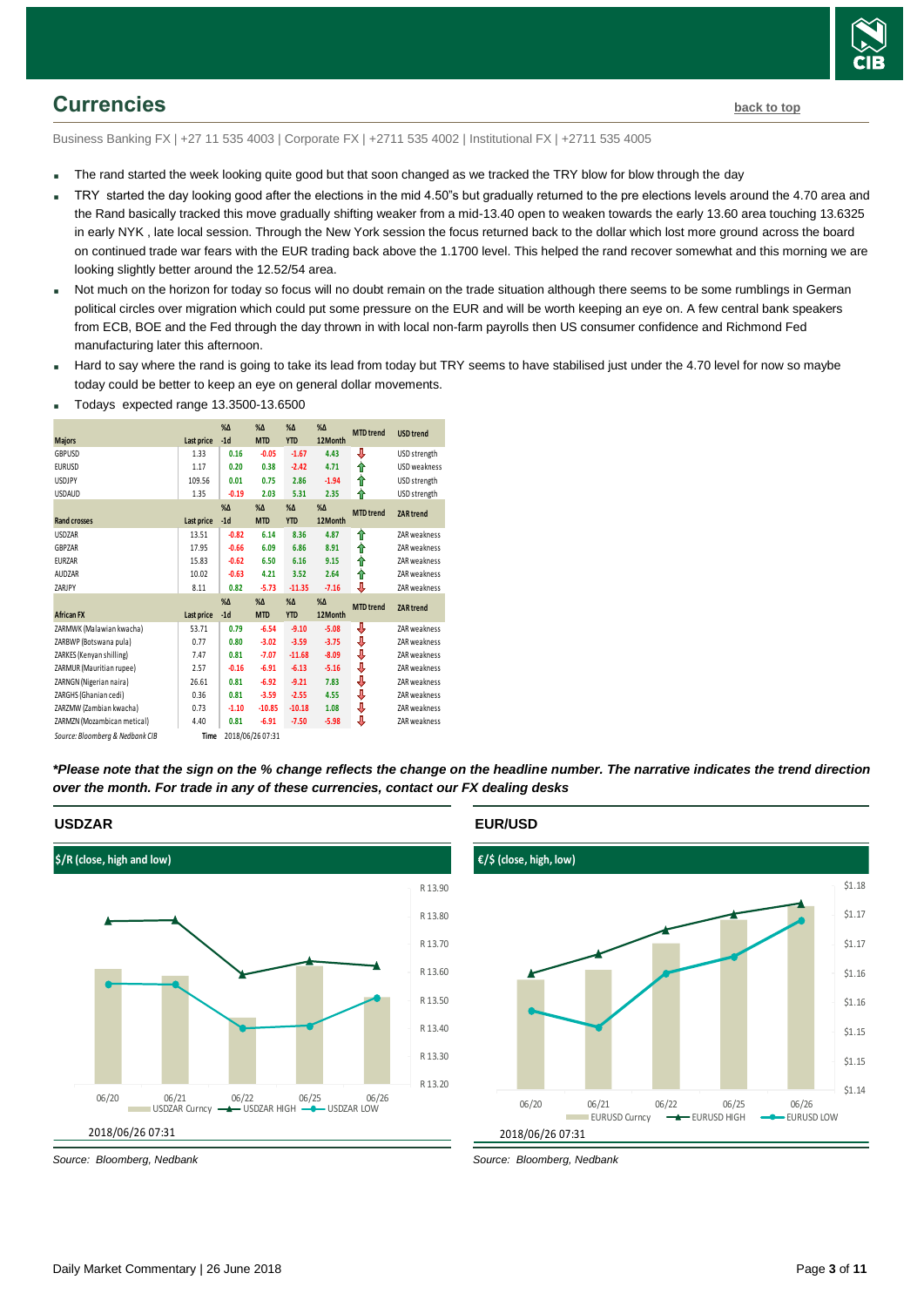# <span id="page-3-0"></span>**Commodities [back to top](#page-0-0)**

Nedbank CIB Market Commentary | CIBMarketComm@Nedbank.co.za | +27 11 294 1753| +27 11 535 4038

- Oil rebounded on uncertainty over Libyan oil exports and expectations that U.S. stockpiles declined last week, although plans by producer cartel OPEC to raise output continued to drag.
- Gold holds decline as moving averages showing "death cross" counters drop in global stocks amid concern trade and investment restrictions could hurt growth. Bullion for immediate delivery -0.1% to \$1,264.40/oz, Silver +0.1% to \$16.3463/oz, Platinum steady at \$868.31/oz, Palladium +0.1% to \$944.94/oz, after dropping to \$938.54 on Monday, lowest level since April 10.
- Nickel posts fourth gain in five sessions, as top performing base metal advances on outlook for demand, while copper, zinc extend losses amid escalating global trade frictions.

#### Source: Bloomberg

|                                 |            | $% \Delta$ | $% \Delta$       | $\% \Delta$ | $\%$ $\Delta$ | <b>MTD</b> trend |
|---------------------------------|------------|------------|------------------|-------------|---------------|------------------|
| <b>Commodities</b>              | Last price | $-1d$      | <b>MTD</b>       | <b>YTD</b>  | 12Month       |                  |
| Brent near future (\$)          | 74.83      | 0.13       | $-3.56$          | 11.90       | 63.28         | J                |
| WTI crude (\$)                  | 68.25      | 0.25       | 1.80             | 12.96       | 57.33         | ⇑                |
| Gold spot (\$)                  | 1263.07    | $-0.23$    | $-2.98$          | $-3.05$     | 1.54          | J                |
| Platinum spot (\$)              | 864.52     | $-0.51$    | $-4.98$          | $-6.87$     | $-5.84$       | J                |
| SA white maize spot (R)         | 2070.00    | $-0.48$    | $-2.59$          | 8.95        | 20.77         | ⇩                |
| Source: Bloomberg & Nedbank CIB | Time       |            | 2018/06/26 07:31 |             |               |                  |

#### **SA white maize**

#### **SA White maize (ZAR/MT) - 30 day chart**



*Source: Bloomberg, Nedbank*



*Source: Bloomberg, Nedbank*

**Platinum vs Gold**

#### **Brent Crude vs West Texas Intermediate**



*Source: Bloomberg, Nedbank*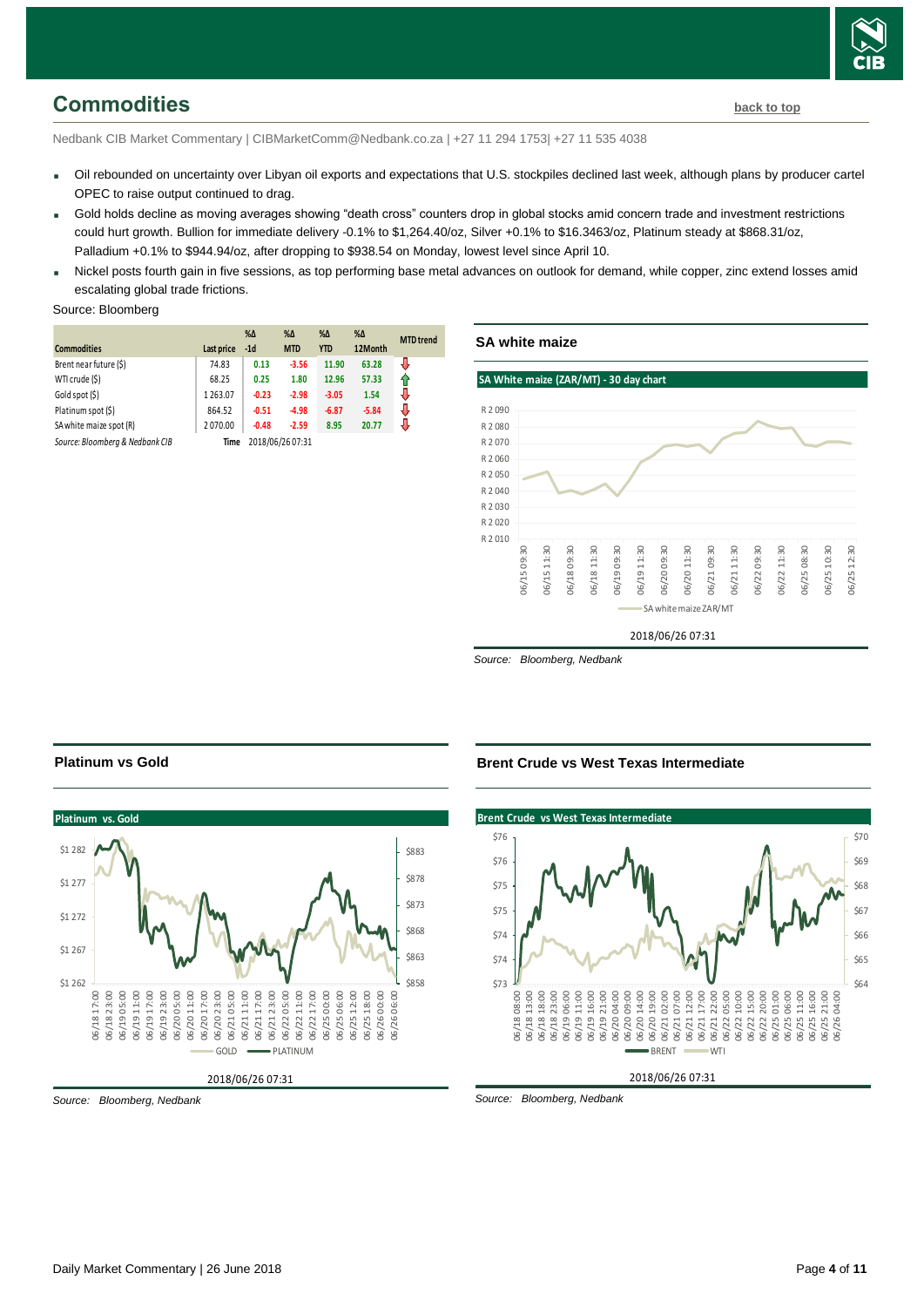

<span id="page-4-0"></span>Cash equities | +2711 535 4030/31

#### **South Africa**

- The Top40 tracked global markets lower and closed just off the lows of the day down -1.8%.
- The selloff was widespread with all the major sectors trading in the red. (Resi -2%, Fini -0.9% & Indi -2%) Anglo American and Naspers led the losses for the index both shredding over -3%.
- As part of the managed separation, Old Mutual was suspended from trading for 1 day and the unbundled UK wealth manager Quilter began trading.
- The value traded was R14.6 billion and the rand was trading around 13.60 to the US dollar at the close.

#### **UK/Europe**

- European markets are still in risk-off environment amid continued trade war concerns; the major European markets continuously lost ground throughout the day and closed at the lows of the day.
- The Dax shred -2.5%, the Cac dropped -1.9% and the FTSE fell -2.3%.
- In Germany, business confidence for June weakened in line with expectations.
- In London, Countrywide tanked -30% after a profit warning.

#### **USA**

- The major US indexes closed Monday's trading session firmly in negative territory but off the lows of the day.
- The Dow declined -1.3%, the Nasdaq tumbled -2% and the S&P500 sunk -1.4%.
- The weakness was caused by the continued trade war fears and Trump stating they are looking at banning Chinese companies investing in the States and clocking the export of additional technology to China.
- 9 of the 11 subsectors of the S&P500 closed in the red led by information technology and energy stocks.

#### **Asia**

- The major Asian markets are trading in negative territory taking the lead from Wall Street last night; the MSCI Asia Pacific ex-Japan is up -0.3%.
- The Australian market is extending losses from the previous session and down -0.2% with Bhp Billiton down -1.5%.
- The Japanese market is flat supported by a weaker yen.
- Tencent is currently trading down -0.3% in Hong Kong this morning.

|                                 |                   | $% \Delta$ | $% \Delta$       | $% \Delta$    | %Δ            | 2017        | <b>MTD</b> trend |
|---------------------------------|-------------------|------------|------------------|---------------|---------------|-------------|------------------|
| <b>Developed Markets</b>        | Last price        | $-1d$      | <b>MTD</b>       | <b>YTD</b>    | 12Month       | Performance |                  |
| Dow Jones                       | 24 25 2.80        | $-1.33$    | $-0.67$          | $-1.89$       | 13.28         | 24.33       | IJ               |
| Nasdag                          | 7532.01           | $-2.09$    | 1.21             | 9.11          | 20.57         | 27.16       | ⇑                |
| S&P 500                         | 2717.07           | $-1.37$    | 0.44             | 1.63          | 11.40         | 18.42       | ⇑                |
| DJ Eurostoxx 50                 | 3369.21           | $-2.10$    | $-1.10$          | $-3.85$       | $-5.41$       | 5.70        | ₩                |
| DAX                             | 12 270.33         | $-2.46$    | $-2.65$          | $-5.01$       | $-3.92$       | 11.51       | ⇩                |
| CAC                             | 5283.86           | $-1.92$    | $-2.12$          | $-0.54$       | $-0.22$       | 8.43        | ⇩                |
| <b>FTSE</b>                     | 7509.84           | $-2.24$    | $-2.19$          | $-2.31$       | 0.85          | 7.10        | ₩                |
| ASX200                          | 6 196.60          | $-0.22$    | 3.07             | 2.17          | 8.33          | 6.42        | ⋔                |
| Nikkei 225                      | 22 332.46         | $-0.03$    | 0.59             | $-1.90$       | 10.81         | 16.18       | ⇑                |
| MSCI World                      | 2085.59           | $-1.39$    | $-0.35$          | $-0.85$       | 8.20          | 19.65       | ₩                |
|                                 |                   | %Δ         | $% \Delta$       | $\%$ $\Delta$ | $\%$ $\Delta$ | 2017        |                  |
| <b>Emerging Markets</b>         | <b>Last price</b> | $-1d$      | <b>MTD</b>       | <b>YTD</b>    | 12Month       | Performance | <b>MTD</b> trend |
| Hang Seng                       | 28 901.90         | $-0.21$    | $-5.14$          | $-3.40$       | 11.71         | 35.19       | J                |
| Shanghai                        | 2840.23           | $-0.67$    | $-8.25$          | $-14.12$      | $-10.84$      | 5.46        | ⇩                |
| Brazil Bovespa                  | 70952.97          | 0.44       | $-7.56$          | $-7.13$       | 14.09         | 28.22       | ⇩                |
| India - NSE                     | 35 502.82         | 0.09       | 0.51             | 4.25          | 14.02         | 27.91       | ⇑                |
| Russia Micex                    | 2236.65           | $-0.58$    | $-2.88$          | 6.02          | 20.22         | $-7.69$     | ₩                |
| <b>MSCI Emerging</b>            | 1071.06           | $-1.56$    | $-4.43$          | $-7.54$       | 5.10          | 34.35       | ₩                |
|                                 |                   | $% \Delta$ | $% \Delta$       | $% \Delta$    | $\%$ $\Delta$ | 2017        |                  |
| <b>SA Indices</b>               | <b>Last price</b> | $-1d$      | <b>MTD</b>       | <b>YTD</b>    | 12Month       | Performance | <b>MTD</b> trend |
| JSE All Share                   | 55 889.26         | $-1.70$    | $-0.48$          | $-6.08$       | 8.97          | 17.47       | ⇩                |
| Top 40                          | 49 707.70         | $-1.81$    | $-0.15$          | $-5.38$       | 10.18         | 19.66       | ₩                |
| Resi 10                         | 39 718.49         | $-2.05$    | 0.31             | 9.44          | 36.98         | 13.03       | ⇑                |
| Indi 25                         | 72832.63          | $-2.10$    | 1.13             | $-7.91$       | 2.96          | 23.03       | ⇑                |
| Fini 15                         | 16012.33          | $-0.86$    | $-3.60$          | $-10.41$      | 10.43         | 18.54       | V                |
| Source: Bloomberg & Nedbank CIB | Time              |            | 2018/06/26 07:31 |               |               |             |                  |

#### **Short-term performance of SA equity indices**



*Source: Bloomberg, Nedbank*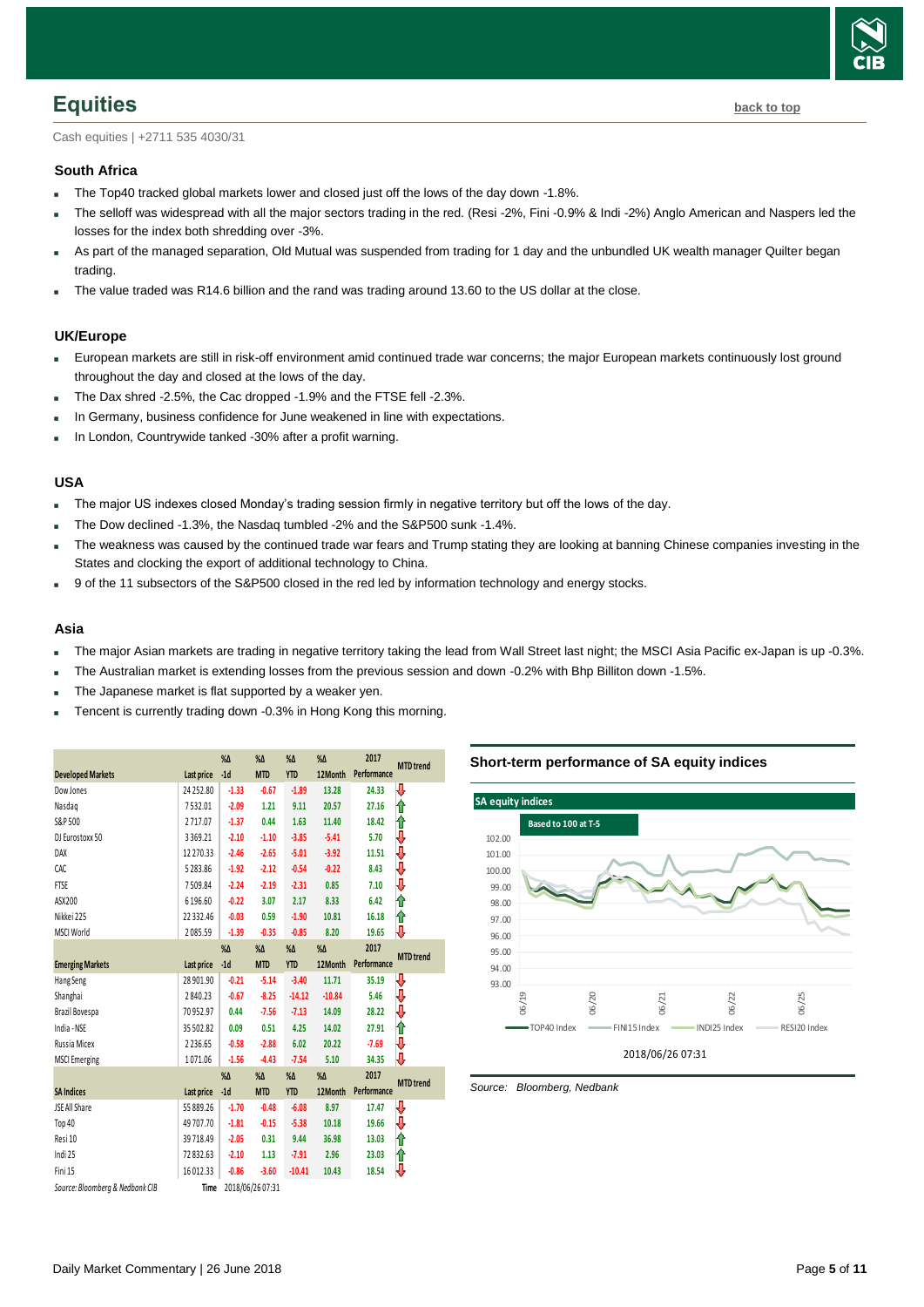# <span id="page-5-0"></span>**Last day to trade back to the contract of the contract of the contract of the contract of the contract of the contract of the contract of the contract of the contract of the contract of the contract of the contract of t**

Susan Correia [| Scorreia@Nedbankcapital.co.za](mailto:Scorreia@Nedbankcapital.co.za) | +27 11 295 8227

| Share code   | Share name                      | Dividend / interest rate                           |
|--------------|---------------------------------|----------------------------------------------------|
| 26 June 2018 |                                 |                                                    |
| AEGN         | Aveng group Ltd NPL             | take up $@$ 10cps                                  |
| <b>BTI</b>   | British American Tob Plc        | dividend @ 868.166640cps                           |
| <b>CLS</b>   | Clicks Group Ltd                | dividend $@102.50cps$                              |
| <b>DLT</b>   | Delta Property Fund Ltd         | dividend @ 50.84210cps or 8.22492 new per 100 held |
| GAMN         | Global Asset Management Ltd NPL | take up $@$ 183cps                                 |
| IMRP4        | Im Redeemable Pref 4 Aug 21     | dividend @ 9660.41220cps                           |
| <b>IVTP</b>  | Invicta Holdings Ltd Pref       | dividend @ 634.067980cps                           |
| LBHP         | Liberty Holdings 11c Pref       | dividend $\omega$ 5.50cps                          |
| <b>OCE</b>   | Oceana Group Ltd                | dividend @ 112cps                                  |
| PFG          | Pioneer Foods Group Ltd         | dividend $@$ 105cps                                |
| SNV          | Santova Logistics Ltd           | dividend @ 7cps                                    |
| <b>TBS</b>   | <b>Tiger Brands Ltd</b>         | dividend @ 378cps                                  |
| <b>VLE</b>   | Value Group Ltd                 | dividend @ 22cps                                   |

*Source: JSE*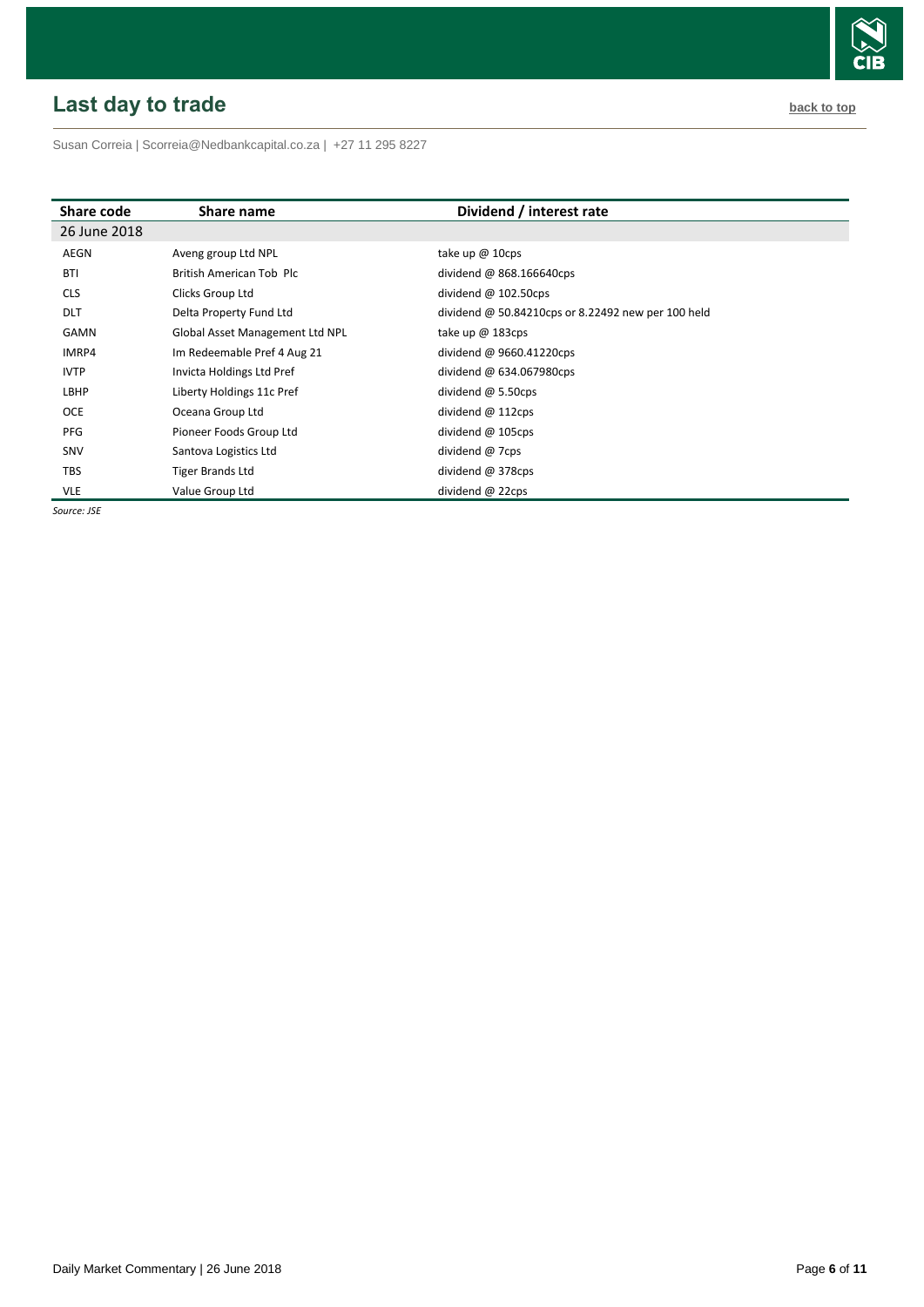# **JSE performance [back to top](#page-0-0) back to top**

Nedbank CIB Market Commentary | CIBMarketComm@Nedbank.co.za | +27 11 294 1753

|                                    |            | %Δ      | %Δ         | %Δ         | %Δ       | 2017        | <b>MTD</b> trend |
|------------------------------------|------------|---------|------------|------------|----------|-------------|------------------|
| <b>Top40 constituents</b>          | Last price | $-1d$   | <b>MTD</b> | <b>YTD</b> | 12Month  | Performance |                  |
| AGL: Anglo American Plc            | 292.57     | $-3.50$ | $-3.29$    | 14.46      | 83.75    | 29.43       | ⇩                |
| ANG: Anglogold Ashanti Ltd         | 111.31     | 0.35    | 3.08       | $-13.46$   | $-17.47$ | $-14.78$    | 1                |
| APN : Aspen Pharmacare Holdings Lt | 255.50     | $-1.58$ | 2.20       | $-7.93$    | $-9.19$  | $-1.62$     | ⇑                |
| BGA: Barclays Africa Group Ltd     | 159.50     | $-1.51$ | $-1.35$    | $-12.36$   | 9.16     | 7.05        | ⇩                |
| BID: Bid Corp Ltd                  | 270.21     | $-1.05$ | 6.42       | $-10.23$   | $-5.76$  | 20.93       | ⇑                |
| BIL: Bhp Billiton Plc              | 290.70     | $-2.22$ | 0.47       | 16.02      | 56.07    | 11.95       | ⇑                |
| BTI: British American Tobacco Plc  | 683.56     | $-1.79$ | 5.41       | $-17.59$   | $-23.71$ | 6.38        | ⇑                |
| <b>BVT: Bidvest Group Ltd</b>      | 200.23     | $-1.54$ | $-0.88$    | $-8.19$    | 26.34    | 21.18       | ⇩                |
| CFR : Financiere Richemont-Dep Rec | 116.49     | $-1.68$ | $-0.10$    | 4.24       | 9.31     | 24.15       | ⇩                |
| CLS: Clicks Group Ltd              | 203.73     | $-0.14$ | 0.86       | 12.48      | 45.31    | 54.21       | ⇑                |
| CPI: Capitec Bank Holdings Ltd     | 871.84     | $-1.05$ | $-0.30$    | $-20.59$   | 9.89     | 58.44       | ⇩                |
| DSY: Discovery Ltd                 | 148.33     | $-1.44$ | $-3.78$    | $-20.25$   | 14.36    | 61.26       | ⇩                |
| FSR: Firstrand Ltd                 | 60.55      | $-1.38$ | 0.92       | $-9.96$    | 25.99    | 25.00       | ⇑                |
| GFI: Gold Fields Ltd               | 47.50      | $-0.25$ | 5.14       | $-12.20$   | 4.58     | 23.12       | ⇑                |
| GRT: Growthpoint Properties Ltd    | 25.99      | $-0.61$ | $-4.45$    | $-6.04$    | 4.80     | 6.59        | ⇩                |
| INL: Investec Ltd                  | 94.65      | $-1.81$ | 2.74       | 5.49       | $-1.13$  | $-1.57$     | ⇑                |
| INP: Investec Plc                  | 96.46      | $-1.72$ | 3.39       | 7.46       | 0.79     | $-1.52$     | ⇑                |
| LHC: Life Healthcare Group Holdin  | 24.87      | 0.36    | $-12.74$   | $-10.38$   | $-5.69$  | $-9.23$     | ⇩                |
| MEI: Mediclinic International Plc  | 96.86      | $-0.18$ | $-5.51$    | $-8.95$    | $-21.96$ | $-18.17$    | ⇩                |
| MND: Mondi Ltd                     | 354.49     | $-1.09$ | 1.07       | 15.75      | 11.31    | 14.66       | ⇑                |
| MNP: Mondi Plc                     | 356.00     | $-1.43$ | 1.15       | 16.57      | 11.98    | 14.14       | ⇑                |
| MRP: Mr Price Group Ltd            | 228.64     | $-1.76$ | $-8.91$    | $-6.63$    | 47.71    | 53.52       | ⇩                |
| MTN: Mtn Group Ltd                 | 106.21     | $-0.84$ | $-7.24$    | $-22.25$   | $-6.60$  | 5.08        | ⇩                |
| NED: Nedbank Group Ltd             | 256.79     | 0.14    | $-6.14$    | 0.27       | 22.43    | 6.16        | ⇩                |
| NPN: Naspers Ltd-N Shs             | 3 207.00   | $-3.04$ | 5.98       | $-7.07$    | 22.65    | 69.72       | ⇑                |
| NRP : Nepi Rockcastle Plc          | 119.60     | $-0.43$ | $-3.55$    | $-44.00$   |          |             | ⇩                |
| NTC: Netcare Ltd                   | 27.40      | $-1.44$ | $-7.46$    | 8.95       | 6.74     | $-20.66$    | ⇩                |
| OMU: Old Mutual Ltd                |            |         |            |            |          |             |                  |
| QLT: Quilter Plc                   | 26.80      | 3.55    |            |            |          |             |                  |
| RDF: Redefine Properties Ltd       | 10.54      | 0.29    | $-3.92$    | $-1.50$    | $-0.85$  | $-6.96$     | ⇓                |
| REM: Remgro Ltd                    | 200.09     | $-2.16$ | $-1.92$    | $-15.22$   |          |             | ⇩                |
| RMH: Rmb Holdings Ltd              | 73.87      | $-0.39$ | 1.71       | $-6.69$    | 23.55    | 18.13       | ⇑                |
| SAP: Sappi Limited                 | 87.72      | $-1.93$ | 5.39       | $-1.99$    | $-1.03$  | 0.56        | ⇑                |
| SBK: Standard Bank Group Ltd       | 187.94     | $-1.21$ | $-9.38$    | $-3.95$    | 30.70    | 28.22       | ⇓                |
| SHP: Shoprite Holdings Ltd         | 226.88     | $-0.75$ | $-3.07$    | 2.57       | 15.51    | 27.89       | ⇩                |
| SLM: Sanlam Ltd                    | 72.23      | $-1.15$ | $-5.02$    | $-16.98$   | 10.82    | 36.30       | ⇩                |
| SOL: Sasol Ltd                     | 464.25     | $-0.78$ | 1.48       | 8.42       | 28.96    | 5.32        | ⇑                |
| SPP: Spar Group Limited/The        | 184.46     | $-1.14$ | $-4.30$    | $-9.28$    | 19.79    | 2.82        | ⇩                |
| TBS: Tiger Brands Ltd              | 327.31     | $-1.59$ | $-2.56$    | $-28.85$   | $-13.03$ | 16.65       | ⇩                |
| TFG: The Foschini Group Ltd        | 185.84     | $-2.17$ | 0.87       | $-5.82$    | 34.28    | 24.11       | ⋔                |
| TRU: Truworths International Ltd   | 79.52      | $-1.86$ | $-5.42$    | $-15.83$   | 11.22    | 17.70       | ⇩                |
| VOD: Vodacom Group Ltd             | 123.65     | $-2.50$ | $-13.83$   | $-15.12$   | $-24.37$ | $-3.27$     | ⇩                |
|                                    |            |         |            |            |          |             |                  |

**Source: Bloomberg & Nedbank CIB** 

Time 2018/06/26 07:31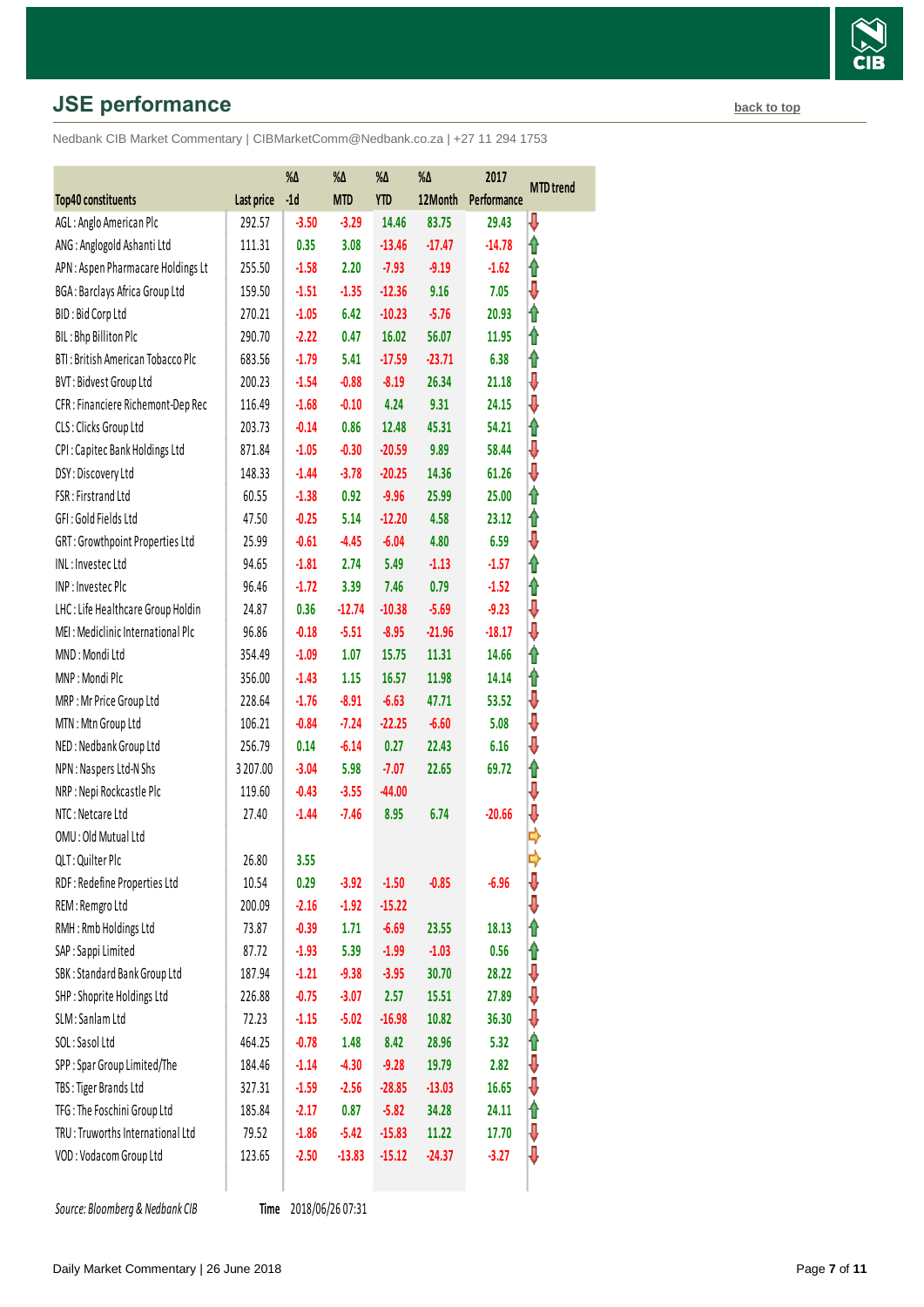

# <span id="page-7-0"></span>**Foreign flows [back to top](#page-0-0)**

Nedbank CIB Market Commentary | CIBMarketComm@Nedbank.co.za | +27 11 294 1753

- Foreign equity and bond flows remain downbeat, with net outflows for the YTD at R30.6 billion. While this has been predominantly driven by a sharp sell-off in bonds, equities have not come out unscathed, with inflows dropping from a YTD peak of R35 billion in early May, to the current R6.6 billion. Bond outflows stand at R37 billion this year.
- Last week alone, global risk-off sentiment persisted, with outflows of R14.1 billion, driven by bond sales. Uncertainty over global trade and trade wars stemming from the US, followed by a still hawkish Fed and strong dollar, sentiment towards EM and risk assets have soured over the past

| two months. While uncertainty still dominates, we could see a short-term reprieve given the extended sell-off if geopolitical tensions calm. |                            |                      |                            |  |  |  |
|----------------------------------------------------------------------------------------------------------------------------------------------|----------------------------|----------------------|----------------------------|--|--|--|
| Foreign flows (bn)                                                                                                                           | <b>Week to 22 Jun 2018</b> | Month to 22 Jun 2018 | <b>Year to 22 Jun 2018</b> |  |  |  |
| Foreign flows into SA equity market                                                                                                          | $-R$ 2.380                 | $-R6.660$            | R6.653                     |  |  |  |
| Foreign flows into SA bond market                                                                                                            | $-R$ 11.687                | -R 31.771            | -R 37.291                  |  |  |  |
| Total foreign flows                                                                                                                          | $-R$ 14.067                | $-R$ 38.431          | -R30.638                   |  |  |  |
| Source: Bloomberg                                                                                                                            | 2018/06/26 07:31           |                      |                            |  |  |  |

#### **Foreign equity flows: 5-day history**



#### **Foreign bond flows: 5-day history**



*Source: Bloomberg, Nedbank*





*Source: Bloomberg, Nedbank*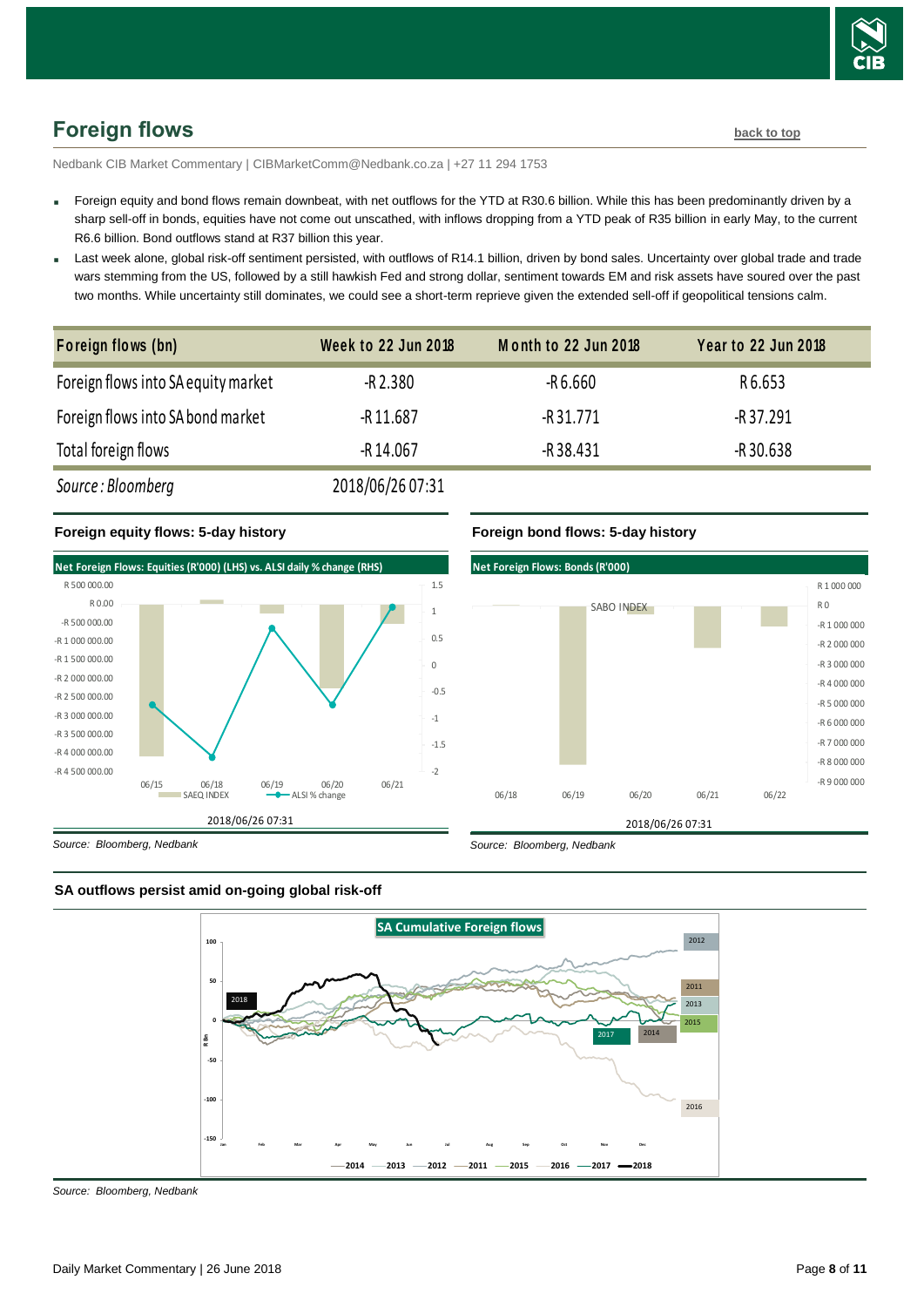

## <span id="page-8-0"></span>**Economic calendar [back to top](#page-0-0)**

Nedbank CIB Market Commentary | CIBMarketComm@Nedbank.co.za | +27 11 294 1753

|          | Country   | Event                             | Period       | Survey    | Actual                       | Prior    | Revised  |
|----------|-----------|-----------------------------------|--------------|-----------|------------------------------|----------|----------|
| 25-June  |           |                                   |              |           |                              |          |          |
| 07:00 AM | JN        | Leading Index CI                  | APR F        |           | 106.2                        | 106.2    |          |
| 10:00 AM | GE        | <b>IFO Business Climate</b>       | JUN          | 101.8     | 101.8                        | 102.2    |          |
| 10:00 AM | GE        | <b>IFO Current Assessment</b>     | <b>JUN</b>   | 105.6     | 105.1                        | 106.0    |          |
| 10:00 AM | GE        | <b>IFO Expectations</b>           | JUN          | 98.0      | 98.6                         | 98.5     |          |
| 02:30 PM | US        | Chicago Fed Nat Activity Index    | MAY          | 0.30      | $-0.15$                      | 0.34     | 0.42     |
| 04:00 PM | US        | New Home Sales                    | MAY          | 667k      | 689k                         | 662k     | 646k     |
| 04:00 PM | US        | New Home Sales MoM                | MAY          | 0.76%     | 6.70%                        | $-1.50%$ | $-3.70%$ |
| 04:30 PM | US        | Dallas Fed Manf. Activity         | JUN          | 24.9      | 36.5                         | 26.8     |          |
| 26-June  |           |                                   |              |           |                              |          |          |
| 09:00 AM | SA        | Leading Indicator                 | <b>APR</b>   |           | $\overline{\phantom{a}}$     | 107.4    |          |
| 03:00 PM | US        | S&P CoreLogic CS 20-City YoY NSA  | <b>APR</b>   | 6.80%     |                              | 6.79%    |          |
| 04:00 PM | US        | Conf. Board Consumer Confidence   | JUN          | 128.0     |                              | 128.0    |          |
| 04:00 PM | US        | Richmond Fed Manufact. Index      | JUN          | 15        |                              | 16       |          |
| 27-June  |           |                                   |              |           |                              |          |          |
| 03:30 AM | <b>CH</b> | Industrial Profits YoY            | <b>MAY</b>   |           | $\overline{\phantom{a}}$     | 21.90%   |          |
| 10:00 AM | EC        | M3 Money Supply YoY               | MAY          | 3.80%     | $\overline{a}$               | 3.90%    |          |
| 02:30 PM | US        | Wholesale Inventories MoM         | MAY P        | 0.20%     |                              | 0.10%    |          |
| 02:30 PM | US        | Cap Goods Orders Nondef Ex Air    | MAY P        | 0.4%      |                              | 1.0%     |          |
| 02:30 PM | US        | <b>Durables Ex Transportation</b> | <b>MAY P</b> | 0.50%     | $\overline{a}$               | 0.90%    |          |
| 02:30 PM | US        | Durable Goods Orders              | <b>MAY P</b> | $-1.0%$   | $\overline{\phantom{a}}$     | $-1.6%$  |          |
| 02:30 PM | US        | Advance Goods Trade Balance       | MAY          | USD-69.0b |                              | 00:00    |          |
| 04:00 PM | US        | Pending Home Sales NSA YoY        | MAY          | 0.00%     |                              | 0.40%    |          |
| 28-June  |           |                                   |              |           |                              |          |          |
| 01:50 AM | JN        | Retail Trade YoY                  | MAY          | 1.40%     |                              | 1.50%    |          |
| 11:00 AM | EC        | <b>Business Climate Indicator</b> | JUN          | 1.40      |                              | 1.45     |          |
| 11:00 AM | EC        | Economic Confidence               | JUN          | 112.0     |                              | 112.5    |          |
| 11:30 AM | SA        | PPI YoY                           | MAY          | 4.40%     |                              | 4.40%    |          |
| 02:00 PM | GE        | CPI YoY                           | MAY F        | 2.10%     | $\qquad \qquad -$            | 2.20%    |          |
| 02:30 PM | US        | Core PCE QoQ                      | 1QT          |           |                              | 2.30%    |          |
| 02:30 PM | US        | GDP Annualized QoQ                | 1QT          | 2.20%     | $\qquad \qquad \blacksquare$ | 2.20%    |          |
| 02:30 PM | US        | Personal Consumption              | 1QT          | 1.00%     |                              | 1.00b    |          |
| 05:00 PM | US        | Kansas City Fed Manf. Activity    | JUN          | 26.0      | $\overline{\phantom{a}}$     | 29.0     |          |
|          |           |                                   |              |           |                              |          |          |

**Source: Bloomberg 2018/06/26 07:23**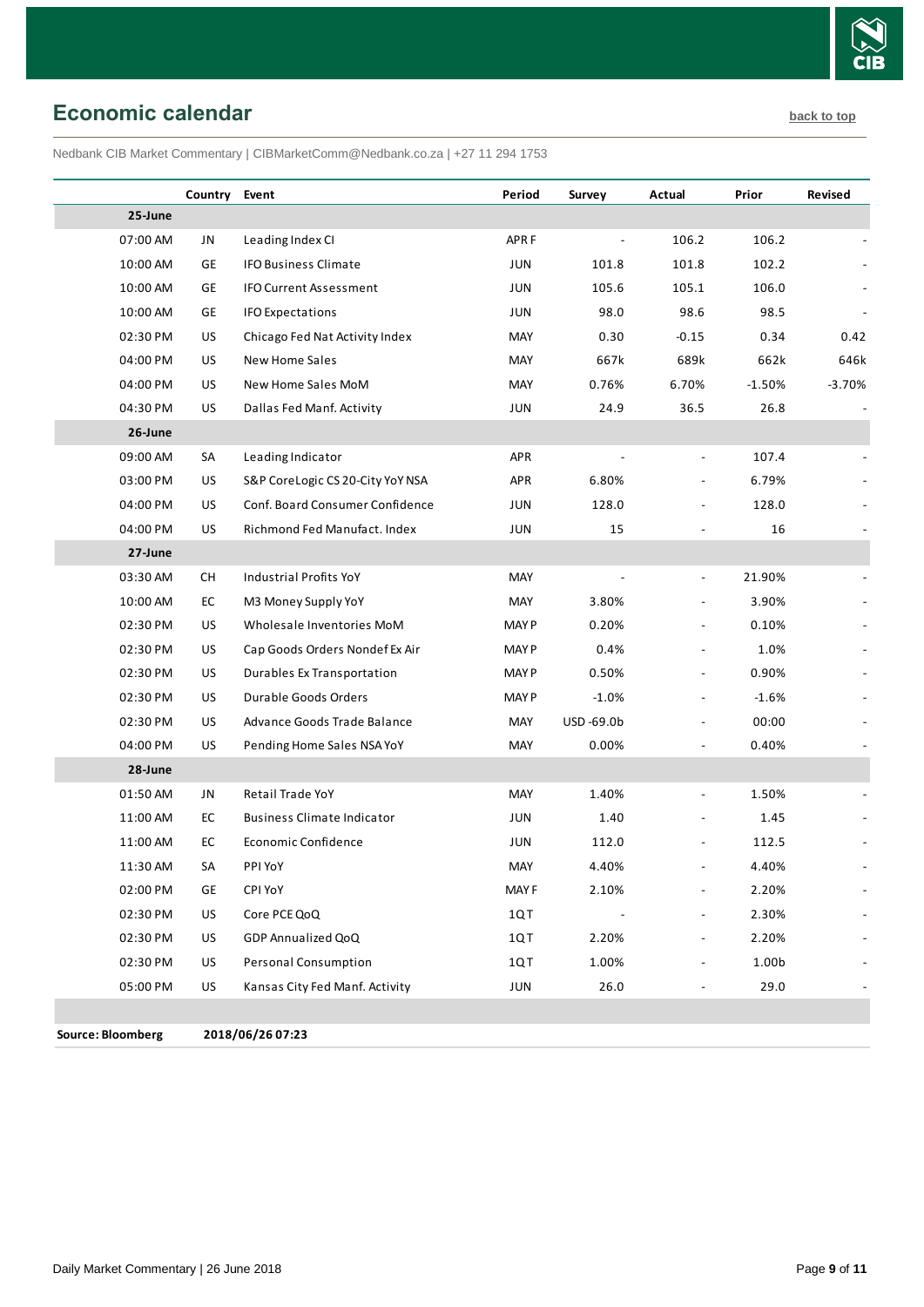

### <span id="page-9-0"></span>**Contacts**

**Treasury: Economic Analyst Reezwana Sumad** (011) 294 1753

**ALM Portfolio Management** (011) 535 4042

**Equities Sales and Distribution** (011) 535 4030/31

**Forex Institutional Sales Desk** (011) 535 4005

**Interest Rate Swaps & FRA's Trading** (011) 535 4004

**Money Market Institutional Sales Desk** (011) 535 4008

**Bond Trading** (011) 535 4021

**Forex Business Banking Sales Desk** (011) 535 4003

**Forex Retail Sales Desk** (011) 535 4020

**Money Market Business Banking Sales Desk** (011) 535 4006

**Non Soft & Soft Commodities Trading** (011) 535 4038

**Credit Derivatives**  (011) 535 4047

**Forex Corporate Sales Desk** JHB (011) 535 4002; DBN (031) 327 3000; CTN (021) 413 9300

**Inflation Trading** (011) 535 4026

**Money Market Corporate Sales Desk** JHB (011) 535 4007; DBN (031) 327 3000; CTN (021) 413 9300

**Preference shares desk** (011) 535 4072